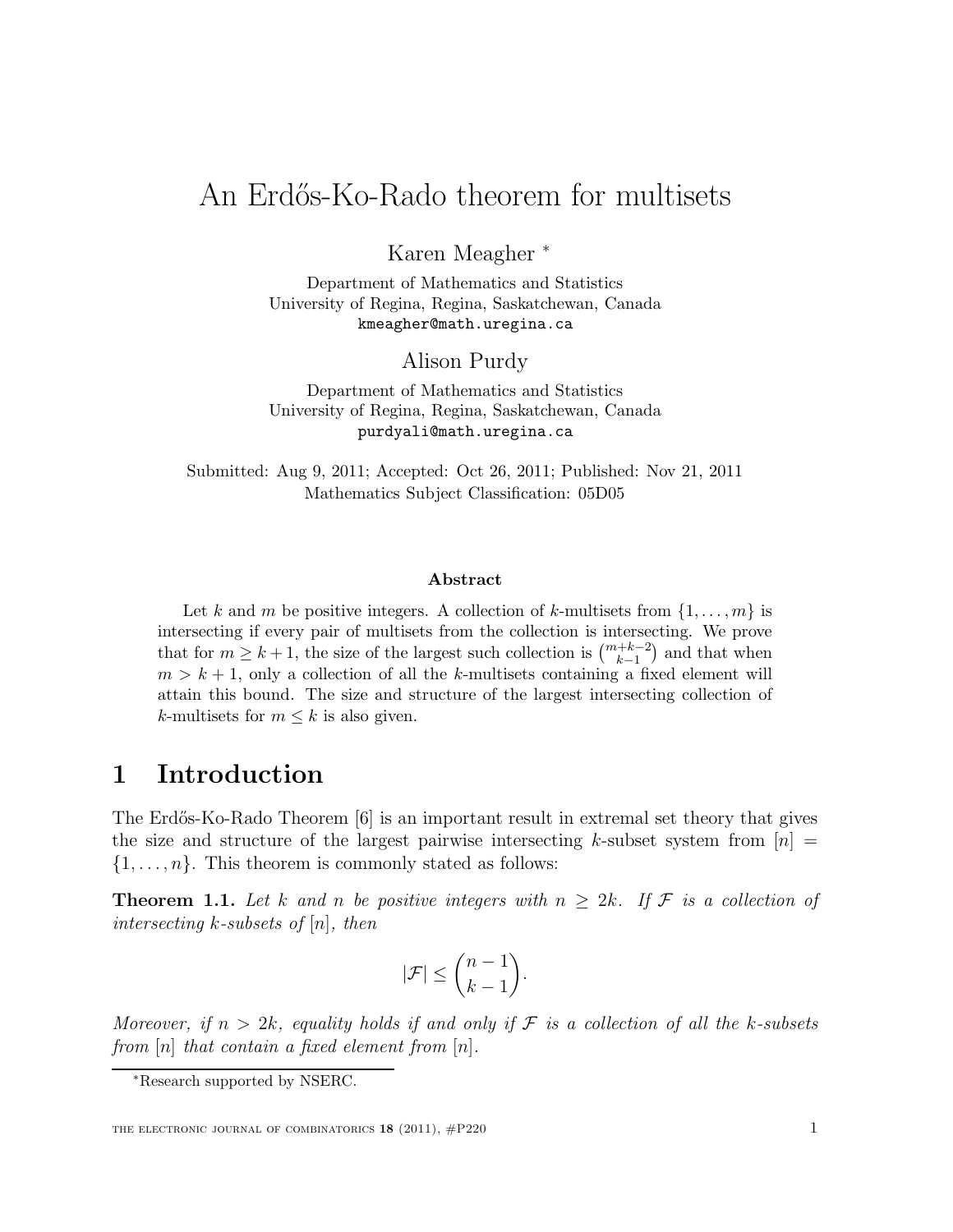Note that if  $n < 2k$ , any pair of k-subsets will be intersecting and so the largest intersecting collection will have size  $\binom{n}{k}$  $\binom{n}{k}$ .

A multiset is a generalization of a set in which an element may appear more than once. As with sets, the order of the elements is irrelevant. The cardinality of a multiset is the total number of elements including repetitions. A  $k$ -multiset system on an  $m$ -set is a collection of multisets of cardinality k containing elements from  $[m]$ . We say that two multisets are intersecting if they have at least one element in common and that a collection of multisets is intersecting if every pair of multisets in the collection is intersecting.

In this paper, we give a generalization of the Erdős-Ko-Rado Theorem to intersecting multiset systems. Specifically, we prove the following two theorems for the cases when  $m \geq k+1$  and  $m \leq k$  respectively.

**Theorem 1.2.** Let k and m be positive integers with  $m \geq k+1$ . If A is a collection of intersecting  $k$ -multisets of  $[m]$ , then

$$
|\mathcal{A}| \le \binom{m+k-2}{k-1}.
$$

Moreover, if  $m > k+1$ , equality holds if and only if A is a collection of all the k-multisets from  $[m]$  that contain a fixed element from  $[m]$ .

If  $m < k + 1$ , larger collections are possible. For example, if  $m = k = 3$ , the seven kmultisets containing either two or three distinct elements from  $|m|$  will form an intersecting collection since each multiset contains more than half the elements from  $[m]$ . We will use  $\mathcal{M}_{(>\frac{m}{2})}$  to denote the collection of all k-multisets that contain more than  $\frac{m}{2}$  distinct elements from  $[m]$  and  $\mathcal{M}_{(\frac{m}{2})}$  to denote the collection of all  $k$ -multisets from  $[m]$  containing exactly  $\frac{m}{2}$  distinct elements. Then

$$
\left| \mathcal{M}_{\left(\frac{m}{2}\right)} \right| = \binom{m}{\frac{m}{2}} \binom{k-1}{k-\frac{m}{2}}
$$

and

$$
\left|\mathcal{M}_{(>\frac{m}{2})}\right| = \sum_{j=\lceil\frac{m+1}{2}\rceil}^{m} {m \choose j} {k-1 \choose k-j}.
$$

**Theorem 1.3.** Let k and m be positive integers with  $m \leq k$ . If A is a collection of intersecting  $k$ -multisets of  $[m]$ , then:

- 1. If m is odd,  $|\mathcal{A}| \leq |\mathcal{M}_{(>\frac{m}{2})}|$  and equality holds if and only if  $\mathcal{A} = \mathcal{M}_{(\geq \frac{m}{2})}$ .
- 2. If m is even,  $|\mathcal{A}| \leq |\mathcal{M}_{(>\frac{m}{2})}| + \frac{1}{2}$ 2  $\left|\mathcal{M}_{\left(\frac{m}{2}\right)}\right|$  and equality holds if and only if A consists of  $\mathcal{M}_{(>\frac{m}{2})}$  and a maximal intersecting collection of k-multisets from  $\mathcal{M}_{(\frac{m}{2})}$ .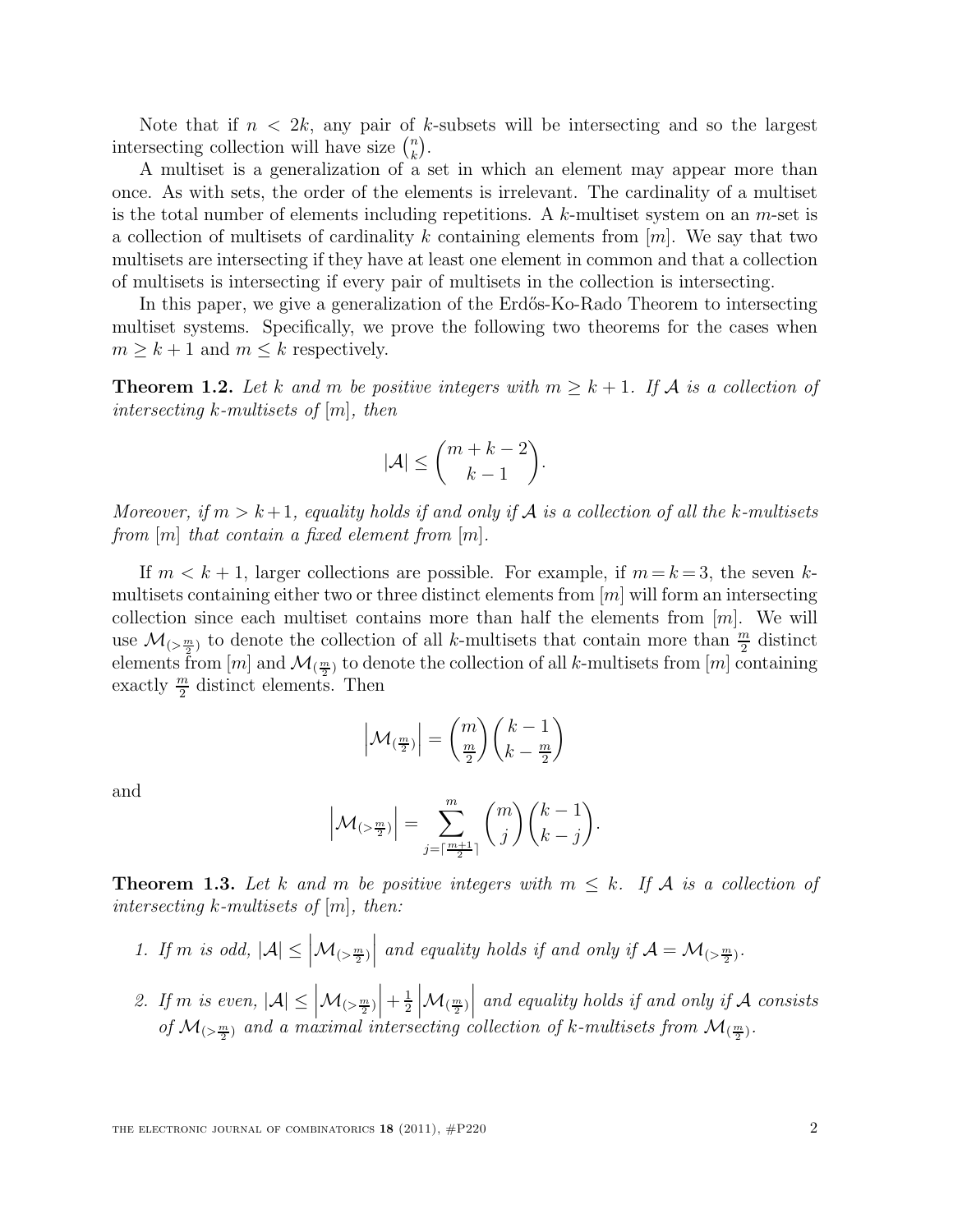A k-multiset on an m-set can be represented as an integer sequence of length m with the integer in each position representing the number of repetitions of the corresponding element from [m]. For example, if  $m = 6$ , the multiset  $\{1, 2, 2, 4\}$  can be represented by the integer sequence  $(1, 2, 0, 1, 0, 0)$ . For a k-multiset, the sum of the integers in the corresponding integer sequence will equal k.

Erdős-Ko-Rado type results for intersecting families of integer sequences are known  $(e.g. [9], [10], [11])$ . In these, the sum of the entries in the integer sequence is not restricted to k and the definition of intersection is different from our definition for multisets. In  $[2]$ , Anderson proves an Erdős-Ko-Rado type result for multisets but uses yet another definition of intersection. A definition of intersection equivalent to ours is used in several theorems for intersecting collections of vectors presented by Anderson in [3]. These theorems were originally written in terms of sets of noncoprime divisors of a number by Erdős et al. in [5] and [7], and again the sum of the entries is not restricted to  $k$ .

More recently, Brockman and Kay [4] proved the result in Theorem 1.2 provided that  $m \geq 2k$ . Mahdian [13] proved the bound on the size of a collection of intersecting kmultisets when  $m > k$  using a method similar to Katona's cycle proof for sets [12]. Our results improve the bound on m given in  $[4]$  and give the size and structure of the largest possible intersecting collection for all values of  $m$  and  $k$ .

## 2 Proof of Theorem 1.2

Our proof of this theorem uses a homomorphism from a Kneser graph to a graph whose vertices are the k-multisets of  $[m]$ .

A Kneser graph,  $K(n, k)$ , is a graph whose vertices are all of the k-sets from an n-set, denoted by  $\binom{[n]}{k}$  $\binom{n}{k}$ , and where two vertices are adjacent if and only if the corresponding ksets are disjoint. Thus an independent set of vertices in the Kneser graph is an intersecting k-set system. We will use  $\alpha(K(n,k))$  to denote the size of the largest independent set in  $K(n, k)$ .

We now define a multiset analogue of the Kneser graph. For positive integers  $k$  and m, let  $M(m, k)$  be the graph whose vertices are the k-multisets from the set  $[m]$ , denoted by  $\left(\binom{[m]}{k}\right)$  $\binom{m}{k}$ , and where two vertices are adjacent if and only if the corresponding multisets are disjoint. For this graph, the number of vertices is equal to  $\binom{m}{k} = \binom{m+k-1}{k}$  and an independent set is an intersecting k-multiset system.

Let  $n = m + k - 1$ . Then  $K(n, k)$  has the same number of vertices as  $M(m, k)$  and  $B \cap [m] \neq \emptyset$  for any  $B \in \binom{[n]}{k}$  $\binom{n}{k}$ .

For a set  $A \subseteq [m]$  of cardinality a where  $1 \le a \le k$ , the number of k-sets, B, from [n] such that  $B \cap [m] = A$  will be equal to

$$
\binom{n-m}{k-a} = \binom{k-1}{k-a}.
$$

Similarly, the number of k-multisets from  $|m|$  that contain all of the elements of A and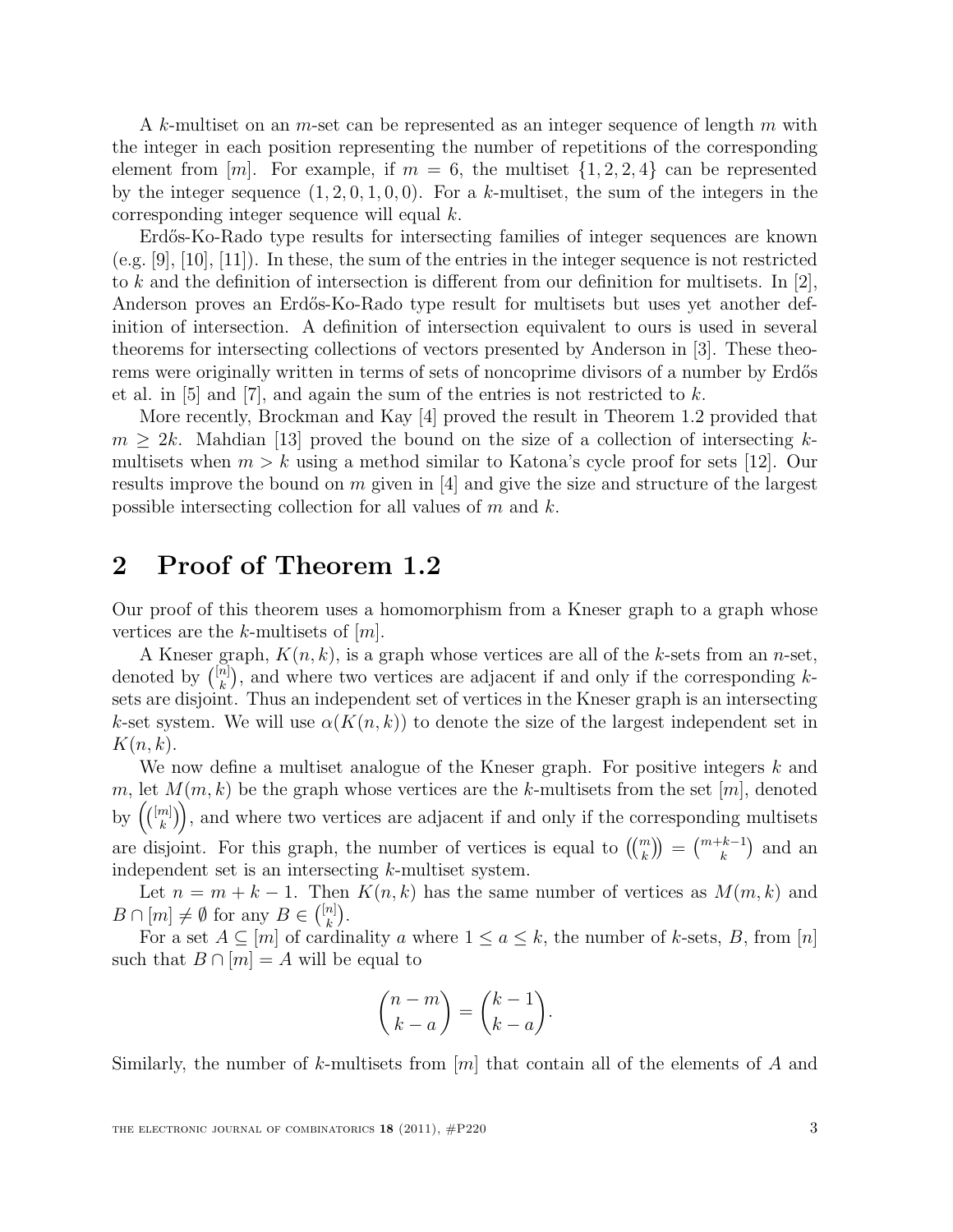no others will be equal to

$$
\left( \begin{pmatrix} a \\ k-a \end{pmatrix} \right) = \begin{pmatrix} a + (k-a) - 1 \\ k-a \end{pmatrix} = \begin{pmatrix} k-1 \\ k-a \end{pmatrix}.
$$

Hence there exists a bijection,  $f: \binom{[n]}{k}$  $\binom{n}{k}\ \rightarrow\ \left(\binom{[m]}{k}\right.$  $\binom{m}{k}$ , such that for any  $B \in \binom{[n]}{k}$  $\binom{n}{k}$ , the set of distinct elements in  $f(B)$  will be equal to  $B \cap [m]$ .

If  $A, B \in \binom{[n]}{k}$  $\binom{n}{k}$  are two adjacent vertices in the Kneser graph, then  $(A\cap [m])\cap (B\cap [m]) =$ Ø and hence  $f(A) \cap f(B) = ∅$ . Therefore  $f(A)$  is adjacent to  $f(B)$  if A is adjacent to B and so the bijection  $f: \binom{[n]}{k}$  $\binom{[m]}{k}\ \rightarrow\ \left(\binom{[m]}{k}\right.$  $\binom{m}{k}$  is a graph homomorphism. In fact,  $K(n, k)$  is isomorphic to a spanning subgraph of  $M(m, k)$ . Thus

$$
\alpha(M(m,k)) \le \alpha(K(n,k)).
$$

From the Erdős-Ko-Rado Theorem, we have that if  $n \geq 2k$ ,

$$
\alpha(K(n,k)) = \binom{n-1}{k-1}.
$$

Thus, for  $m \geq k+1$ ,

$$
\alpha(M(m,k)) \le \binom{n-1}{k-1} = \binom{m+k-2}{k-1}.
$$

An intersecting collection of k-multisets from  $[m]$  consisting of all k-multisets containing a fixed element from  $[m]$  will have size  $\binom{m+(k-1)-1}{k-1} = \binom{m-k-2}{k-1}$ . Therefore

$$
\alpha(M(m,k)) = \binom{m+k-2}{k-1}
$$

which gives the upper bound on  $A$  in Theorem 1.2.

To prove the uniqueness statement in the theorem, let  $m > k + 1$  and let A be an intersecting multiset system of size  $\binom{m+k-2}{k-1}$ . With the homomorphism defined above, the pre-image of A will be an independent set in  $K(n, k)$  of size  $\binom{n-1}{k-1}$  $\binom{n-1}{k-1}$ . Since  $m > k+1$  and  $n = m + k - 1$ , it follows that  $n > 2k$  so, by the Erdős-Ko-Rado theorem,  $f^{-1}(\mathcal{A})$  will be a collection of all the k-subsets of  $[n]$  that contain a fixed element from  $[n]$ . If the fixed element, x, is an element of  $[m]$ , then it follows from the definition of f that every multiset in A will contain x. Thus A will be a collection of all the k-multisets from  $[m]$ that contain a fixed element from  $[m]$  as required. If  $x \notin [m]$ , then  $f^{-1}(\mathcal{A})$  will include the sets  $A = \{1, m+1, \ldots, n\}$  and  $B = \{2, m+1, \ldots, n\}$  since  $m > k+1$  implies that  $m > 2$ . But  $f(A) \cap f(B) = \emptyset$  which contradicts our assumption that A is an intersecting collection of multisets. Therefore, when  $m > k + 1$ , if A is an intersecting collection of multisets of the maximum possible size, then  $A$  is the collections of all k-multisets containing a fixed element from  $[m]$ .  $\square$ 

The case when  $m = k + 1$  is analogous to the case when  $n = 2k$  in the Erdős-Ko-Rado theorem. The size of the largest possible intersecting collection is equal to  $\binom{m+k-2}{k-1}$  but collections attaining this bound are not limited to those having a common element in all k-multisets.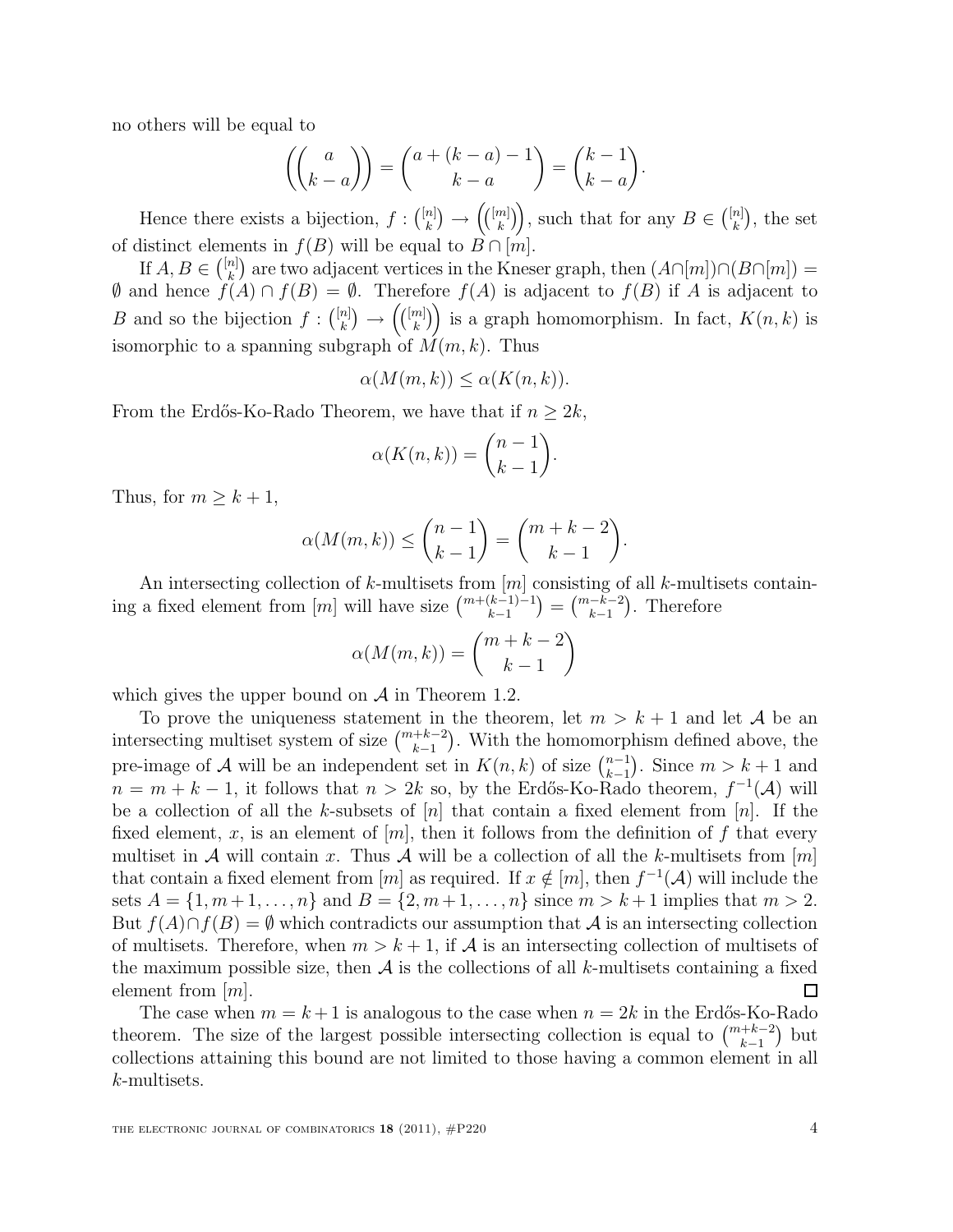## 3 Proof of Theorem 1.3

Although Theorem 1.2 is restricted to  $m \geq k+1$ , the inequality  $\alpha(M(m, k)) \leq \alpha(K(n, k))$ still holds when  $m \leq k$ . However, the resulting inequality

$$
\alpha(M(m,k)) \le \binom{n}{k} = \binom{m+k-1}{k}
$$

is not particularly useful since for  $m > 1$  this bound is not attainable. Clearly, two multisets consisting of k copies of different elements from  $[m]$  will not intersect.

Before proceeding with our proof of Theorem 1.3, we define the support of a multiset. If A is a k-multiset from  $[m]$ , the support of A, denoted by  $S_A$ , is the set of distinct integers from [m] in A. Note that two k-multisets,  $A, B \in \left(\binom{[m]}{k}\right)$  $\binom{m}{k}$ , will be intersecting if and only if  $S_A \cap S_B \neq \emptyset$  and that each  $S_A$  will have a unique complement,  $\overline{S_A} = [m] \setminus S_A$ , in  $[m]$ .

Let A be an intersecting family of k-multisets of  $[m]$  of maximum size and let  $M \in \mathcal{A}$ be a k-multiset such that  $|S_M| = \min\{|S_A| : A \in \mathcal{A}\}\$ . If  $m = 2$ , it is easy to see that the theorem holds, so we will assume that  $m > 2$ .

Suppose that  $|S_M| < \frac{m}{2}$  $\frac{m}{2}$ . Let  $\mathcal{B}_1 = \{A \in \mathcal{A} : S_A = S_M\}$  and let  $\mathcal{B}_2 = \{B \in \left(\binom{[m]}{k}\right)$  $_{k}^{m] \big) \Big) \,$  :  $S_B = \overline{S_M}$ . Then  $\mathcal{B}_1 \subseteq \mathcal{A}$  and  $\mathcal{B}_2 \cap \mathcal{A} = \emptyset$ .

We will now show that  $\mathcal{A}' := (\mathcal{A} \setminus \mathcal{B}_1) \cup \mathcal{B}_2$  is an intersecting family of k-multisets from [m] that is larger than A. By construction, every multiset in  $\mathcal{A}\backslash\mathcal{B}_1$  contains at least one element from  $[m]\setminus S_M$ , and  $[m]\setminus S_M = S_B$  for all  $B \in \mathcal{B}_2$ . Thus  $\mathcal{A}'$  is an intersecting collection of k-multisets.

Let  $|S_M| = i$ . Then

$$
|\mathcal{B}_1| = \left( \binom{i}{k-i} \right) = \binom{k-1}{k-i}.
$$

Since  $\left|\overline{S_M}\right|=m-i$ , it follows that

$$
|\mathcal{B}_2| = \left( \binom{m-i}{k-(m-i)} \right) = \binom{k-1}{k-m+i}.
$$

To show that  $|\mathcal{A}'| > |\mathcal{A}|$ , it is sufficient to show that

$$
\binom{k-1}{k-m+i} > \binom{k-1}{k-i},
$$

or equivalently, that

$$
(k-i)!(i-1)! > (k-m+i)!(m-i-1)! \, .
$$

THE ELECTRONIC JOURNAL OF COMBINATORICS 18  $(2011)$ ,  $\#P220$  5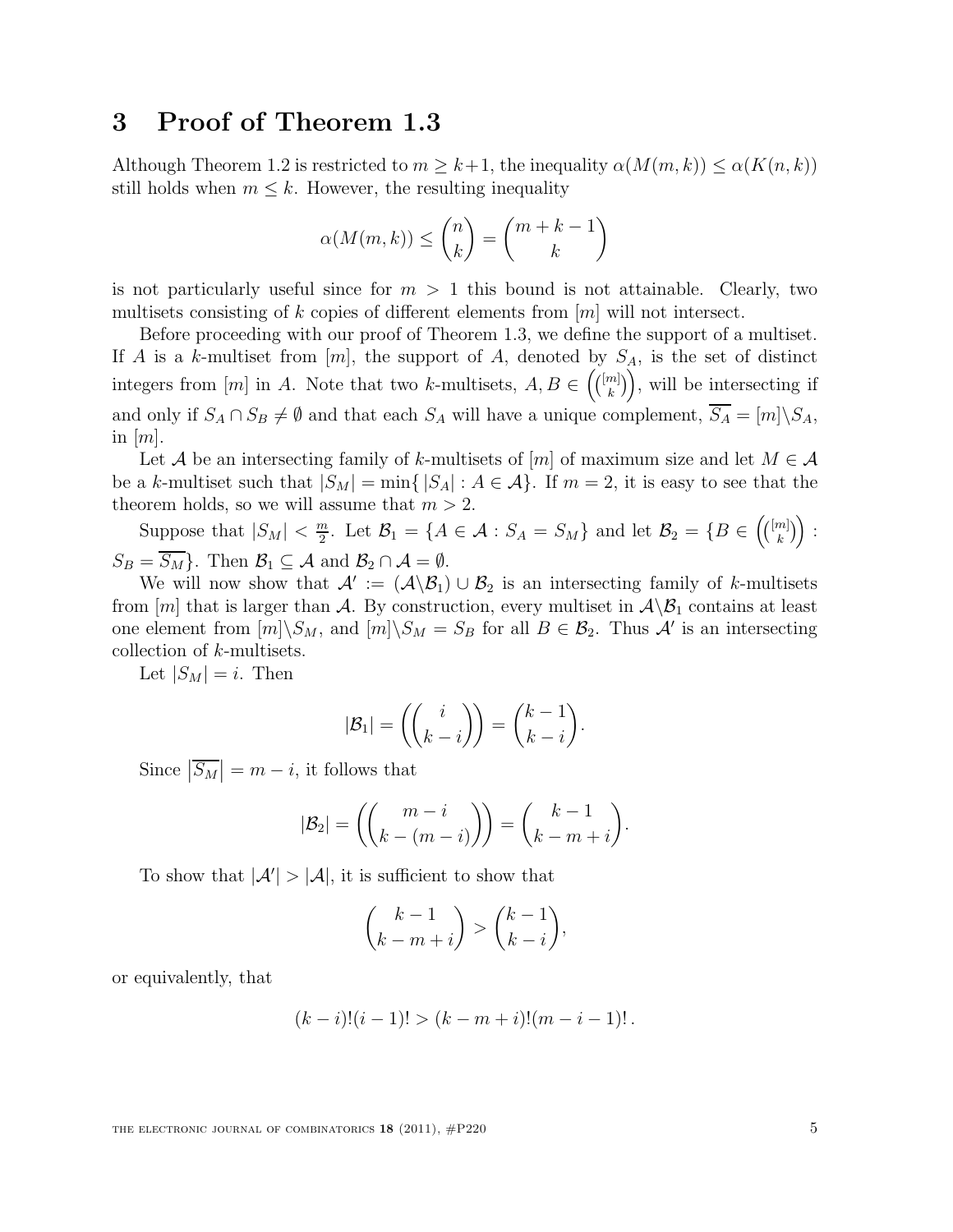Since  $i < \frac{m}{2}$  and  $m \le k$ , we have that  $k - i > k - \frac{m}{2} > k - m + i \ge 1$ . Therefore,

$$
(k-i)!(i-1)! = (k-i)(k-i-1)...(k-m+i+1)(k-m+i)!(i-1)!
$$
  
\n
$$
\geq (m-i)(m-i-1)...(i+1)(k-m+i)!(i-1)!
$$
  
\n
$$
= \frac{m-i}{i}(m-i-1)!(k-m+i)!
$$
  
\n
$$
> (m-i-1)!(k-m+i)!
$$

as required. Thus if A is of maximum size, it cannot contain a multiset with less than  $\frac{m}{2}$ 2 distinct elements from  $[m]$ .

It is easy to see that any k-multiset containing more than  $\frac{m}{2}$  distinct elements from  $[m]$ will intersect with any other such k-multiset. This completes the proof of the theorem for the case when  $m$  is odd. When  $m$  is even, it is necessary to consider the  $k$ -multisets which contain exactly  $\frac{m}{2}$  distinct elements, that is, the k-multisets in  $\mathcal{M}_{(\frac{m}{2})}$ . These multisets will intersect with any multiset containing more than  $\frac{m}{2}$  distinct elements. However,  $\mathcal{M}_{(\frac{m}{2})}$ is not an intersecting collection. For any  $A \in \mathcal{M}_{(\frac{m}{2})}$ , all of the k-multisets, B, where  $S_B = S_A$  will be in  $\mathcal{M}_{(\frac{m}{2})}$  and will not intersect with A. Since the size of a maximal intersecting collection of  $\frac{m}{2}$ -subsets of  $[m]$  is  $\frac{1}{2} \left(\frac{m}{2}\right)$  and each  $\frac{m}{2}$ -subset is the support for the same number of multisets in  $\mathcal{M}_{(\frac{m}{2})}$ , an intersecting collection of k-multisets will contain at most half of the k-multisets in  $\mathcal{M}_{(\frac{m}{2})}$ .  $\Box$ 

#### 4 Further work

An obvious open problem is determining the size and structure of the largest collection of t-intersecting  $k$ -multisets, i.e. collections of multisets where the size of the intersection for every pair of multisets is at least  $t$ . (We define the intersection of two multisets to be the multiset containing all elements common to both multisets with repetitions.) The following conjecture is a version of Conjecture 5.1 from [4].

**Conjecture 4.1.** Let k, m and t be positive integers with  $t \leq k$  and  $m \geq t(k-t)+2$ . If A is a collection of intersecting k-multisets of  $[m]$ , then

$$
|\mathcal{A}| \le \binom{m+k-t-1}{k-t}.
$$

Moreover, if  $m > t(k - t) + 2$ , equality holds if and only if A is a collection of all the k-multisets from  $[m]$  that contain a fixed t-multiset from  $[m]$ .

The lower bound on m in this conjecture was obtained by substituting  $m + k - 1$ for *n* in the corresponding bound for sets given by Frankl  $[8]$  and Wilson [14]. The conjecture is supported by the fact that when  $m > t(k - t) + 2$ , a collection consisting of all k-multisets containing a fixed t-multiset is larger than a collection consisting of all k-multisets containing  $t + 1$  elements from a set of  $t + 2$  distinct elements of  $[m]$  and that these two collections are equal in size when  $m = t(k - t) + 2$ . Furthermore, when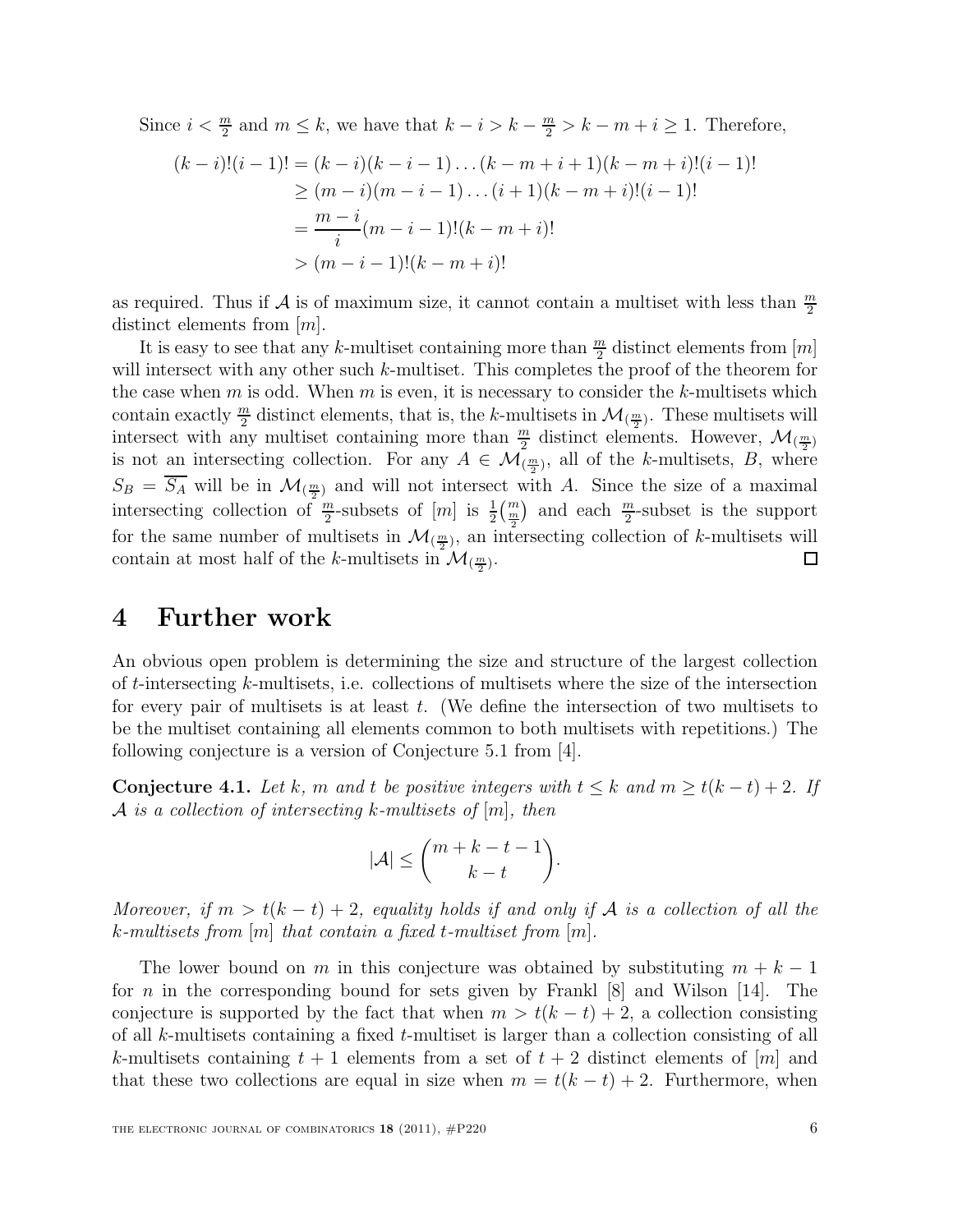$m = t(k-t) + 1$ , collections larger than  $\binom{m+k-t-1}{k-t}$  are possible. For example, if  $t = 2$ ,  $k = 5$  and  $m = 7$ , the cardinality of the collection of all k-multisets containing three or more elements from  $\{1, 2, 3, 4\}$  is 91 while  $\binom{m+k-t-1}{k-t} = 84$ .

The existence of a graph homomorphism from the Kneser graph  $K(n, k)$  to its multiset analogue  $M(m, k)$  in the proof of Theorem 1.2 gave a simple and straight-forward way to show that the size of the largest independent set in  $M(m, k)$  is no larger than the size of the largest independent set in  $K(n, k)$ . These graphs can be generalized as follows: let  $K(n, k, t)$  be the graph whose vertices are the k-subsets of [n] and where two vertices, A, B, are adjacent if  $|A \cap B| < t$  and let  $M(m, k, t)$  be the graph whose vertices are the k-multisets of  $[m]$  and where two vertices, C, D are adjacent if  $|C \cap D| < t$ .

If a bijective homomorphism from  $K(n, k, t)$  to  $M(m, k, t)$  exists, it could be used to prove a bound not only on the maximum size of a t-intersecting collection as given in Conjecture 4.1 but also on the maximum size when  $k - t \le m \le t(k - t) + 2$  using the Complete Erdős-Ko-Rado theorem of Ahlswede and Khachatrian [1]. However, it is not clear that such a homomorphism exists. The conditions placed on the bijection in the proof of Theorem 1.2 are not sufficient to ensure that the bijection is a homomorphism since for two k-multisets, A and B, having  $|S_A \cap S_B| < t$  does not imply that  $|A \cap B| < t$ .

The simple fact that if a graph  $G$  is isomorphic to a spanning subgraph of a graph H, then  $\alpha(H) \leq \alpha(G)$  may be useful in proving Erdős-Ko-Rado theorems for different objects. It would be interesting to determine if there are combinatorial objects other than multisets which have this relationship to an object for which an Erdős-Ko-Rado type result is known.

#### Acknowledgment

We are grateful for the helpful comments of the anonymous referee, particularly those concerning Theorem 1.3 which greatly simplified the proof.

## References

- [1] R. Ahlswede and L.H. Khachatrian. The complete intersection theorem for systems of finite sets. European J. Combin., 18(2):125–136, 1997.
- [2] I. Anderson. An Erdős-Ko-Rado theorem for multisets. *Discrete Math.*,  $69(1)$ :1–9, 1988.
- [3] I. Anderson. Combinatorics of finite sets. Dover Publications Inc., Mineola, NY, 2002.
- [4] G. Brockman and B. Kay. Elementary techniques for Erdős-Ko-Rado-like theorems. arXiv: 0808.0774, August 2008.
- [5] P. Erdős, M. Herzog, and J. Schönheim. An extremal problem on the set of noncoprime divisors of a number. Israel J. Math., 8:408–412, 1970.
- [6] P. Erd˝os, Chao Ko, and R. Rado. Intersection theorems for systems of finite sets. Quart. J. Math. Oxford Ser. (2), 12:313–320, 1961.